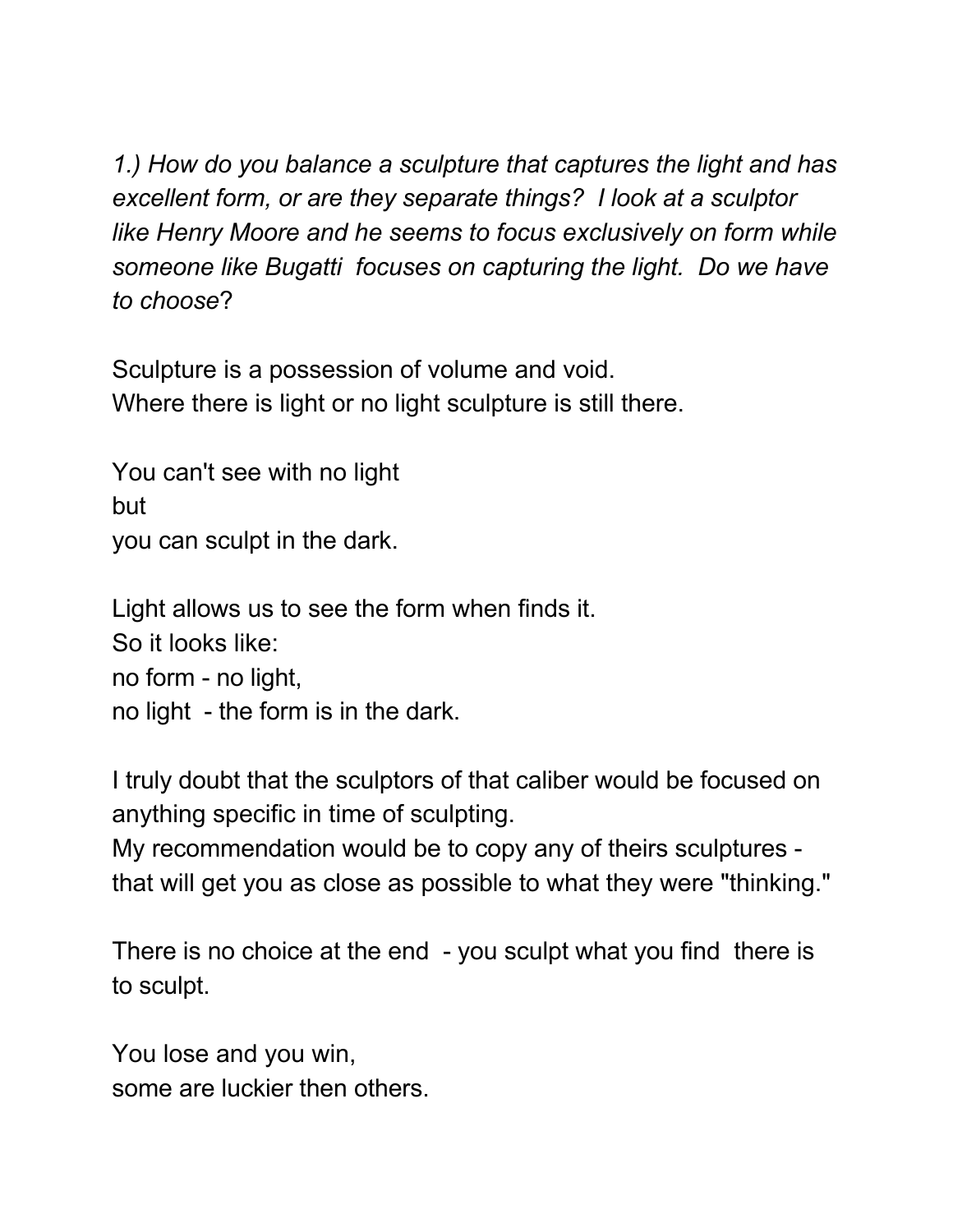*2.) There a lot of different tools available for a sculpture. How many tools should be use on a sculpture before the different tools destroys the harmony. I look at the artists of China who use one brush and achieve a good sense of harmony. Should we use as few tools as possible?*

If there is need for a tool,

can't do without it - have a tool or make one,

otherwise - use your hands.

Don't use the tool because you like holding it

or

because it leaves nice marks.

It is only a tool — the means whereby some act is accomplished.

As long as tools stay as the means, have as many as you choose to.

Having only one tool doesn't work.

Different size or media, would require different tools.

*3.) If we find a good model who we like and can hold a pose should we keep using her for many months or years, or is it better to constantly use different models?*

Holding a pose should not be a reason for the choice of the model. If you want the model holding the pose, use plaster casts.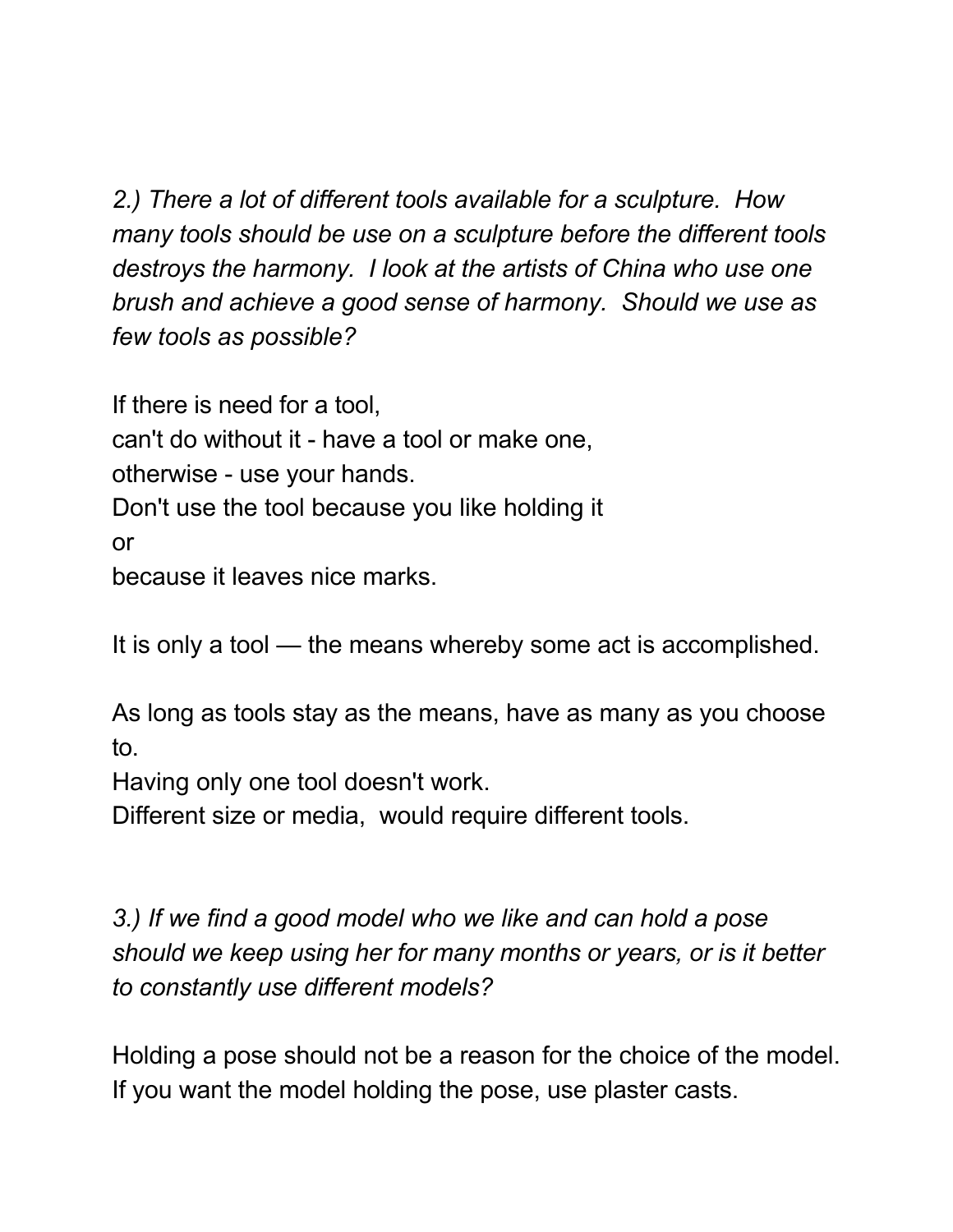We are all the same and we are all different.

We don't live by posing, we breathe, move, change continuously. That is what should be "posed" as a reason to observe and study.

The structures of different weight, age or strength behave differently, so should be studied.

On other hand, if one model is what you like, then stay with it.

*4.) I will work on a piece with a model and after all the sessions are over I realize there are problems with the piece and I don't know how to fix it and I put it aside. Over time I have collections of old unfinished pieces. It is useful to go back to these old pieces or move forward with new ones?*

Never hesitate to go back to an old idea. Long forgotten is new.

*5.) Is it better to focus all your time on one piece or is it better to start several pieces at the same time and work on all of them?*

I love working with as many pieces at same time as I can. It keeps my eyes fresh and sharp and my interest excited.

Taking the work to the finish - takes time. Working by looking and not sculpting is just as important. Sculpting out of guilt or false impression that you need to do more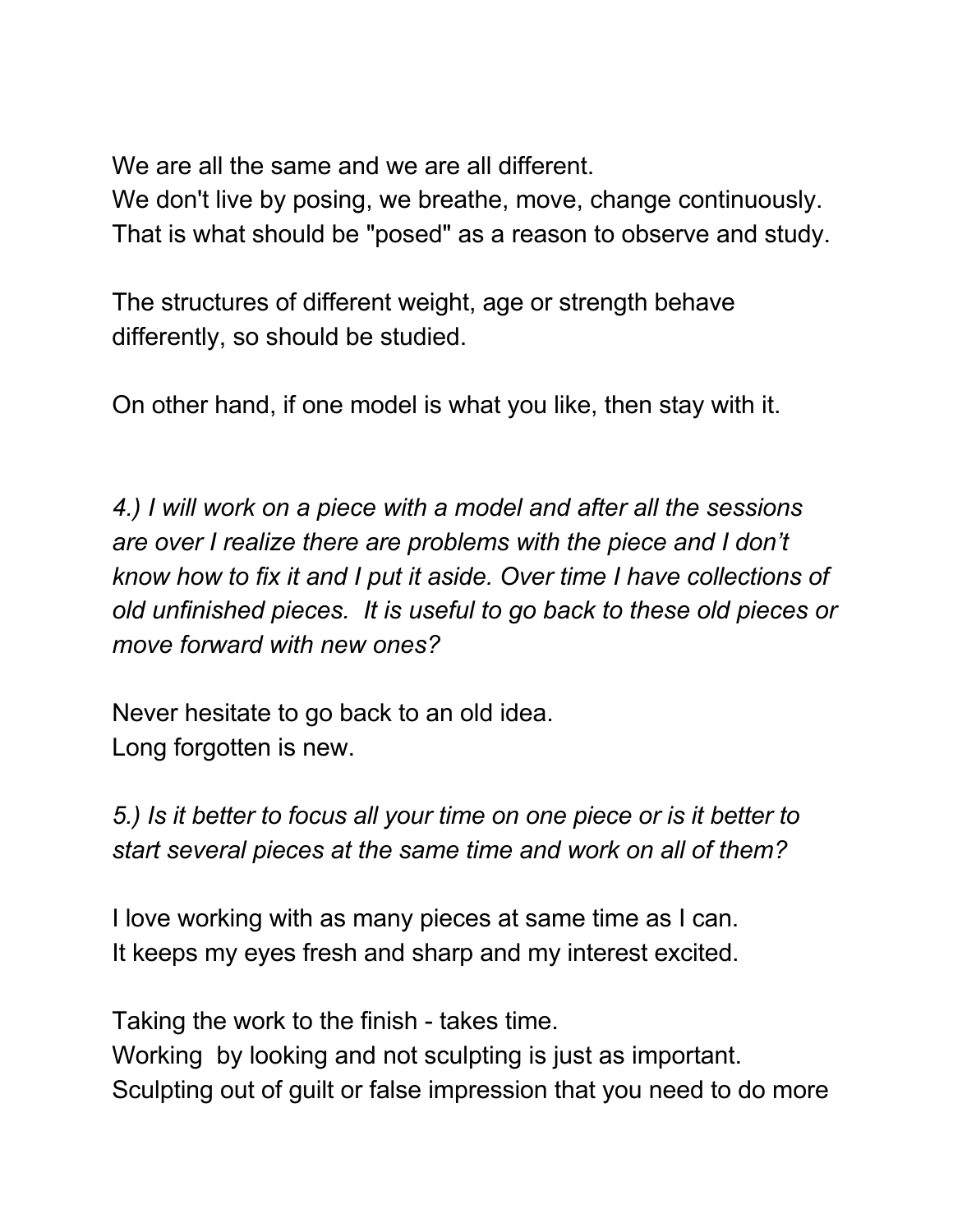is same as destroying it .

*6.) When you are sculpting a figure in motion is it better to show the person before, during or after the action? For instance Marini often shows a figure about to fall off a horse, Barye shows animals in the fight, and Cellini shows Perseus after the battle. Then you have someone like Rodin in the "The Walking Man" who shows everything at the same time. How do you decide?*

We are not discussing mobile sculpture - where the purpose is a physical movement.

The sculpture is static in its reality. I call it sculpting the kinetic energy. "The kinetic energy of an object is the extra energy which it possesses due to its motion." The figure is just about to fall. It needs that extra energy to actually fall. That extra energy is what I hunt to sculpt.

*7.) After you have completed sculpting a figure in action what are some good ways to check for accuracy? Are there certain things to look for to be sure it makes sense.*

If you managed to make me believe in what your sculpture represent then it fooled my senses successfully - make sense?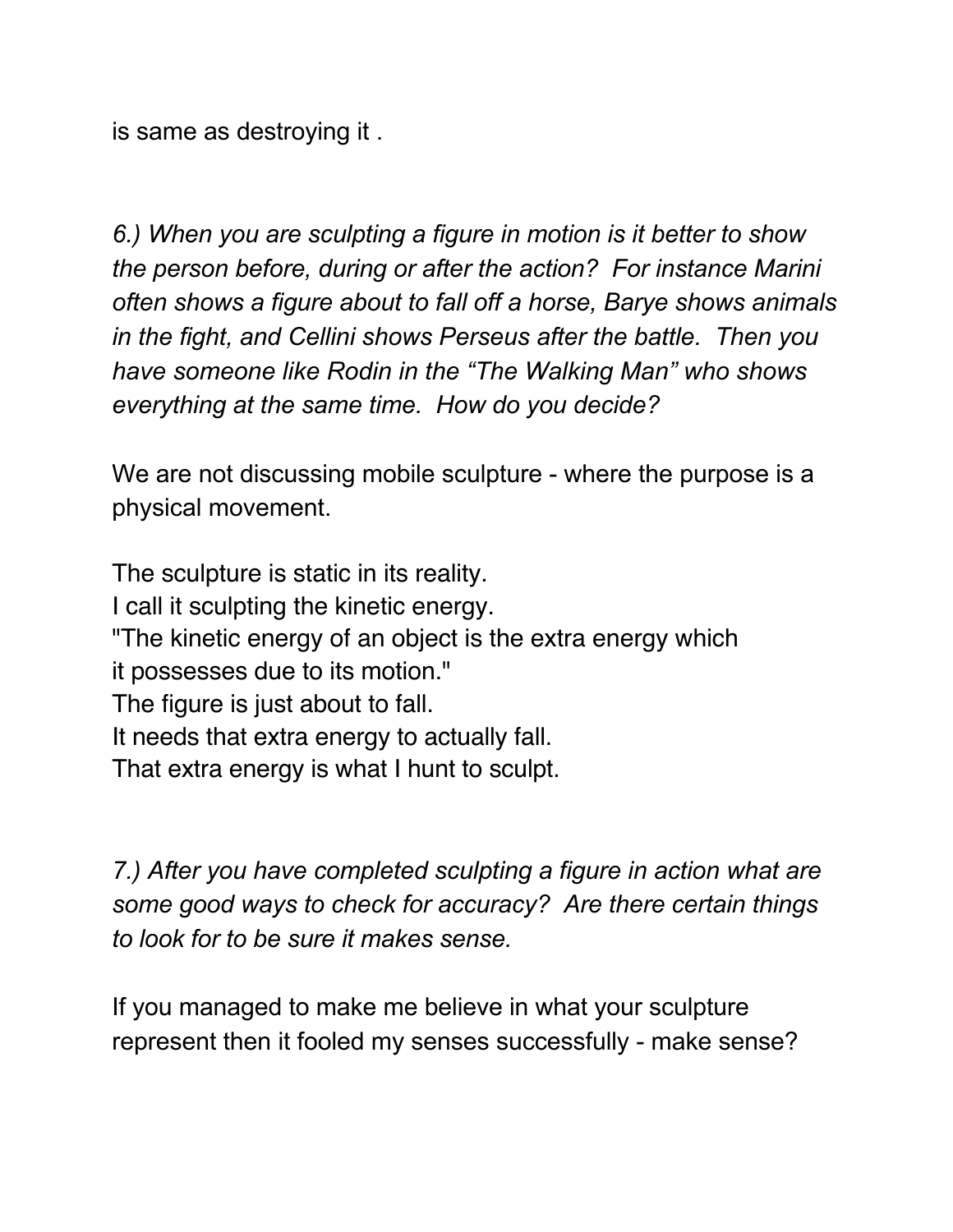Accuracy is a vague requisite. *"Accuracy (noun) — the quality of being near to the true value."* Now we have to pick the value you are after… Then the true of that value... Then...

Long story...

When I sculpt I look for the right e-motion to represent the idea. If I succeed, the motion becomes emotion perceived as accurate.

In my mind the accuracy is the poetry of knowledge, the amount of studies aged in years of experience, transcended into a new form of the true value, not an adorned account of bones and muscles.

*8.) When you are working do you have to choose whether to focus on positive or negative space? How important is negative space on a single figure?*

You have to realize negative and positive spaces are one and are not separate. They don't exist without each other. They are left and right of the samespace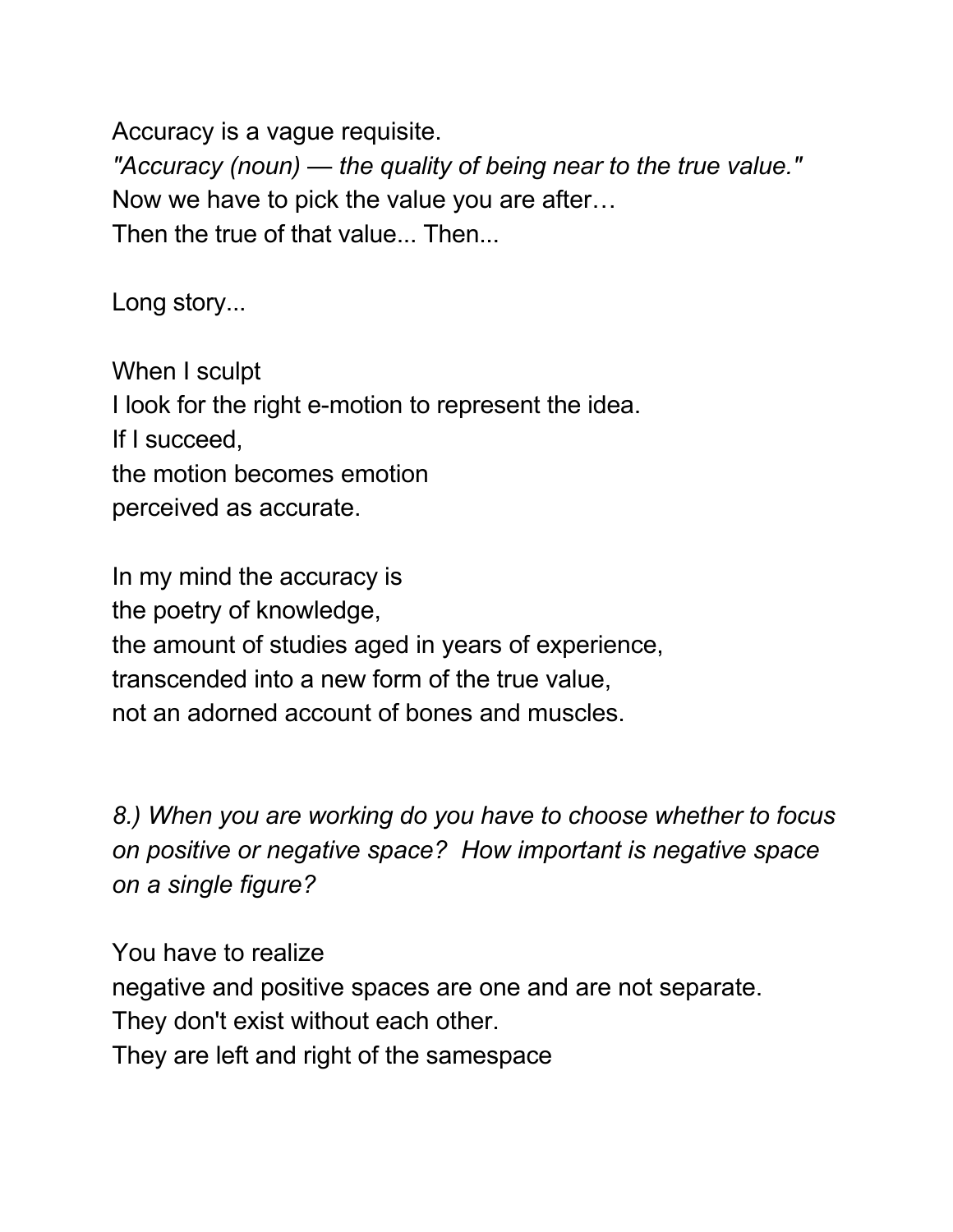*9.) When someone approaches you for a commission and doesn't really know what they want, what are some of the questions you ask to help you understand? What if you realize that what they are asking for and what they really want are different things?*

It is an enormous honor to be chosen to receive the right to create the visual of the most intimate thought of the client.

The clarity in understanding of the hidden reason is the key to the right form of the answer.

Don't let them ever talk about the final look of the sculpture - that is your job.

Try to find the reason why the client wants to do it, not the picture of it they think they have in their mind.

I ask a lot of questions in order to get as much reasoning for the commission as possible.

To find the right form, I need to tap into a very deep and hidden frequency.

There are no wrong questions for me, as long as it gets me closer to the right frequency.

It takes trust, tact, patience, a blood hound grasp of the scent, a surgeon's cool and a raptor's sense of prey to hunt it down. Be honest and ready to walk away if you realize you need to compromise.

Do not make the client happy by lying to him.

There is not enough money in the world to pay for it.

If you realize you can't do what they want - recommend the one who you think can and walk away respectably.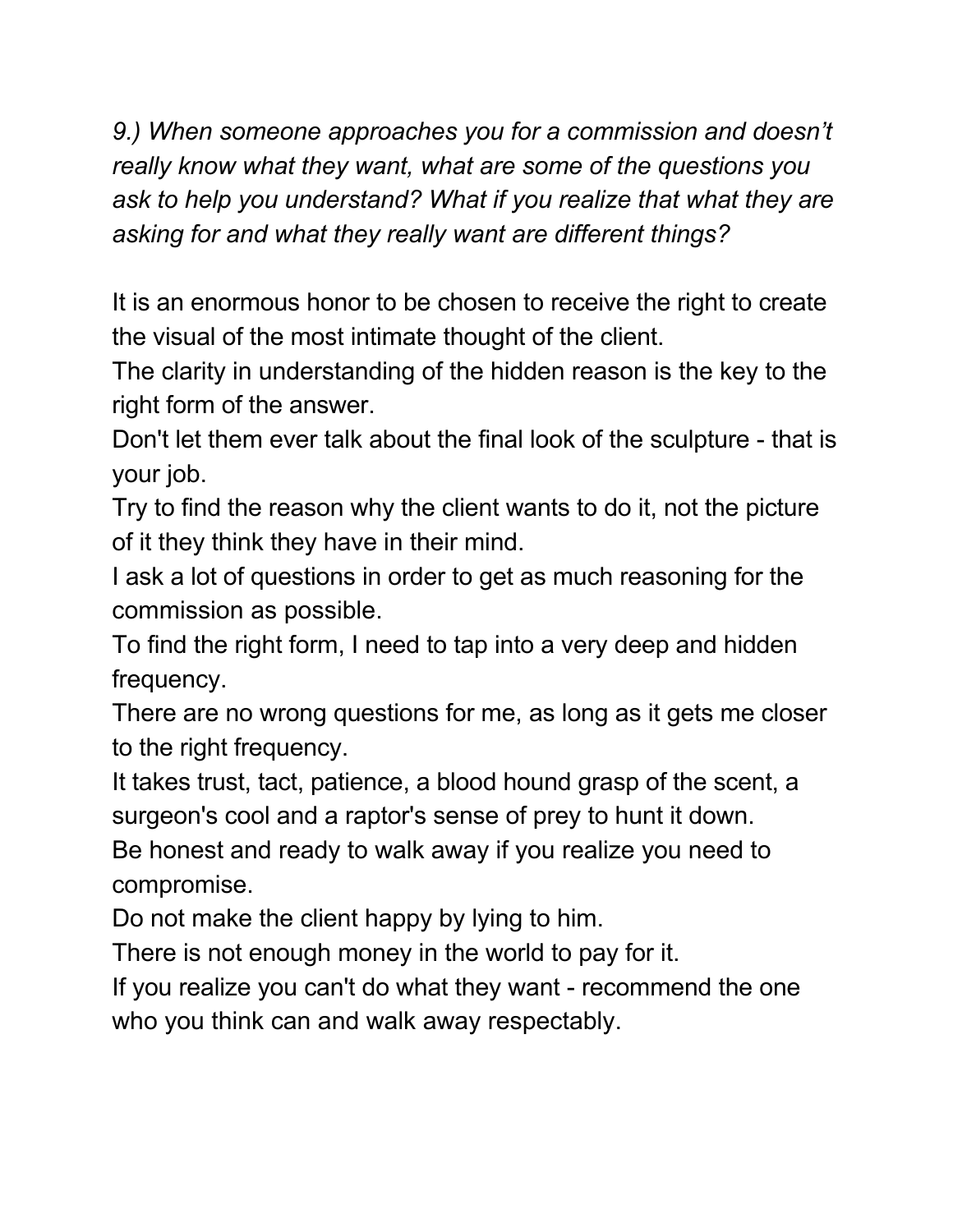*10.) I often meet people who say they are interested in buying one of my pieces at different social and work functions. They seem very interested and I give them my card and talk to them about it. But most of the time they don't follow up or I will see them again and they will not mention it again. What is a good way to approach potential buyers?*

Forge the iron while it hot - I can't do it.

Approach must be honest and true to you.

It is your responsibility to build the relationship so it will grow a future collector not an accidental sale.

Your clients are your friends and your rocket fuel

Your advocates and your angels.

They are the only people who truly believe in you!

(mom doesn't count)

It takes time, honest effort, patience, tact and understanding to build long lasting relationships.

*11.) How many sessions with a model should you have to complete a piece? I worked out a good piece in one session and then I have worked on a piece with a model for 15 sessions and it came out bad. Is there a good number of times to work with a model?*

There is no recipe for the time needed to study and sculpt. Sometimes it is fast, sometimes it's slow.